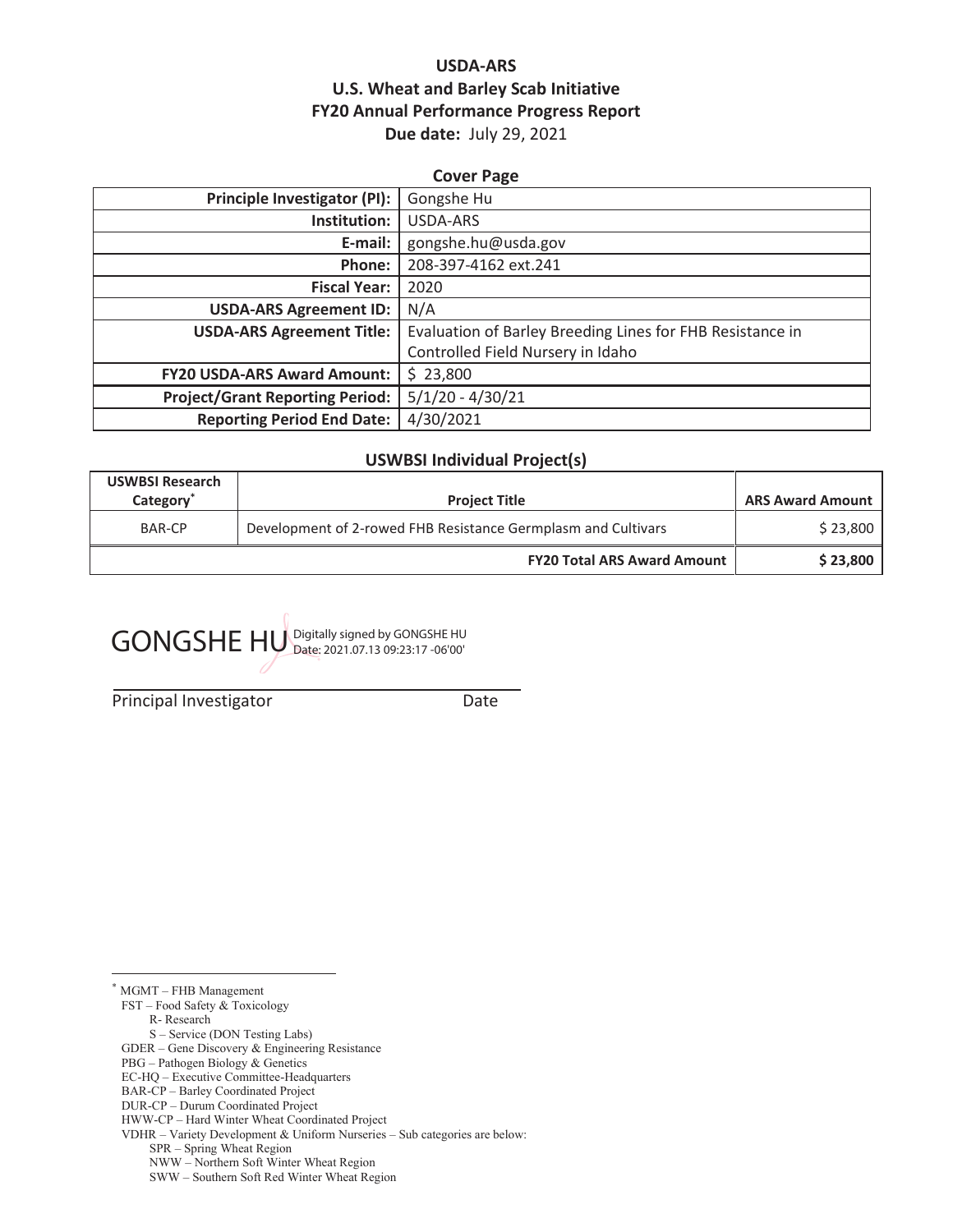**Project 1:** *Development of 2‐rowed FHB Resistance Germplasm and Cultivars*

## **1. What are the major goals and objectives of the research project?**

This project will conduct multiple‐year/location evaluation of barley breeding lines from Idaho and introduced lines for FHB resistance. We hope to obtain enough data to conclude which lines are FHB resistant or produce low DON from our breeding program. The FHB resistant and low DON lines will be used as parents in future crosses or released as a variety.

**2. What was accomplished under these goals or objectives?** *(For each major goal/objective, address these three items below.)*

## **a) What were the major activities?**

We have continuously used multiple FHB screening nurseries to obtain more reliable FHB resistance data when testing barley lines. In addition to the two NDSU nurseries and the Aberdeen nursery, we added a Minnesota FHB screening nursery for our barley lines. We had a total of 570 lines evaluated in all the nurseries in 2020. Analysis of the FHB resistance and DON data are complete with five trial results. DON data were received for the three nurseries.

### **b) What were the significant results?**

One hundred forty‐two lines have three DON data from the 2020 nurseries. Comparing the DON average values of the three replicates, 44 of 142 lines have equal or lower DON values than the partial resistance check of Conlon, indicating that pretty large portion of the new breeding lines could have eual or better FHB resistance than Conlon.

### **c) List key outcomes or other achievements.**

Three lines showed significant lower DON than Conlon. On the averaged 18.1 ppm DON of Conlon, the lines of 6Ab07‐X020049‐11, 6Ab07‐X031057‐33, and 15ARS277‐7 have averaged below 10ppm DON.

Released three barley germplasm lines with moderate resistance to FHB.

## **3. Was this research impacted by the COVID‐19 pandemic (i.e. university shutdowns and/or restrictions, reduced or lack of support personnel, etc.)? If yes, please explain how this research was impacted or is continuing to be impacted.**

Major effect was that some nursery could not planted. Therefore one set of data was totally absent.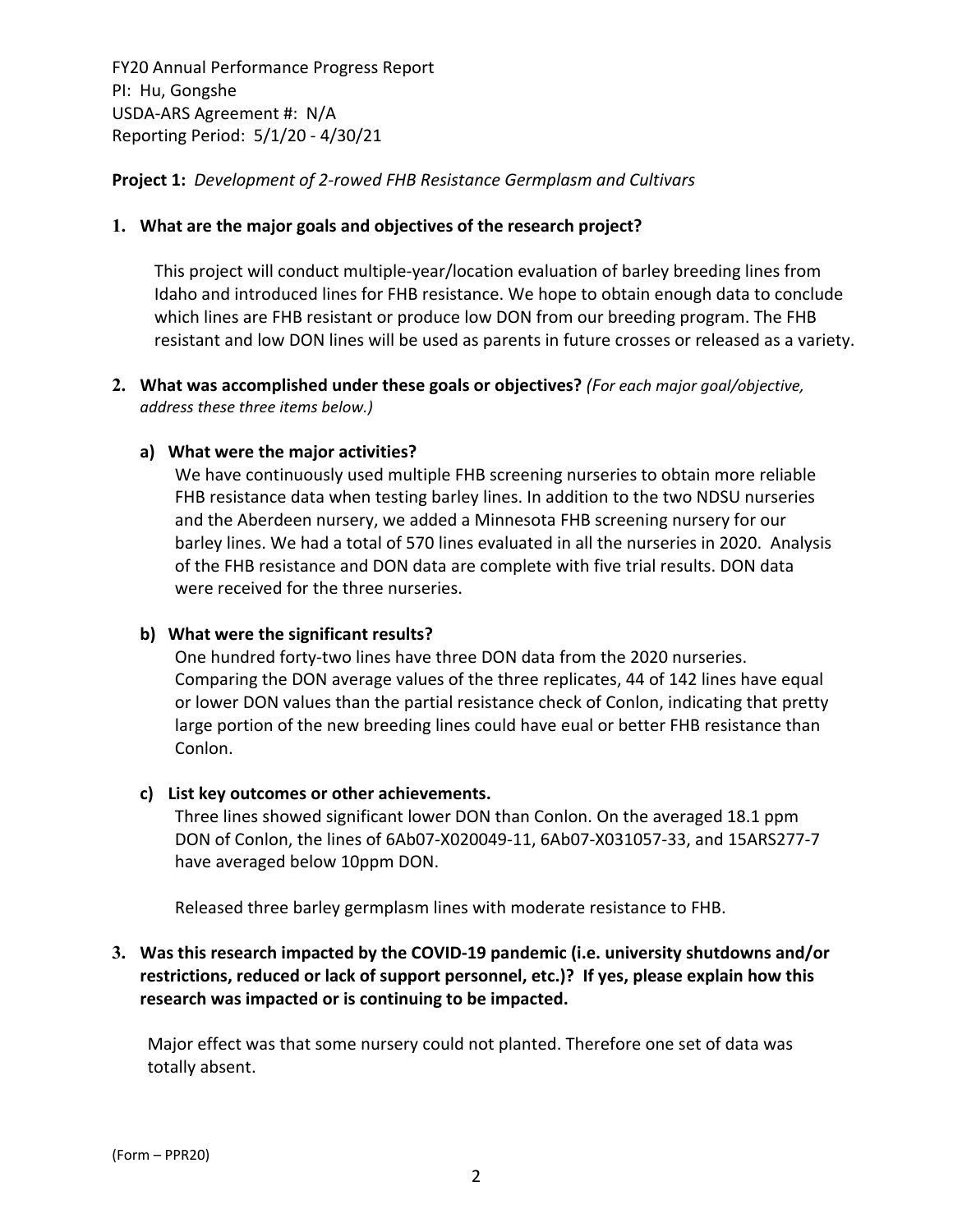## **4. What opportunities for training and professional development has the project provided?**

N/A

## **5. How have the results been disseminated to communities of interest?**

Results have been communicated via exchange information with related researchers, reported in Scab annual report, and presented in stakeholder reports.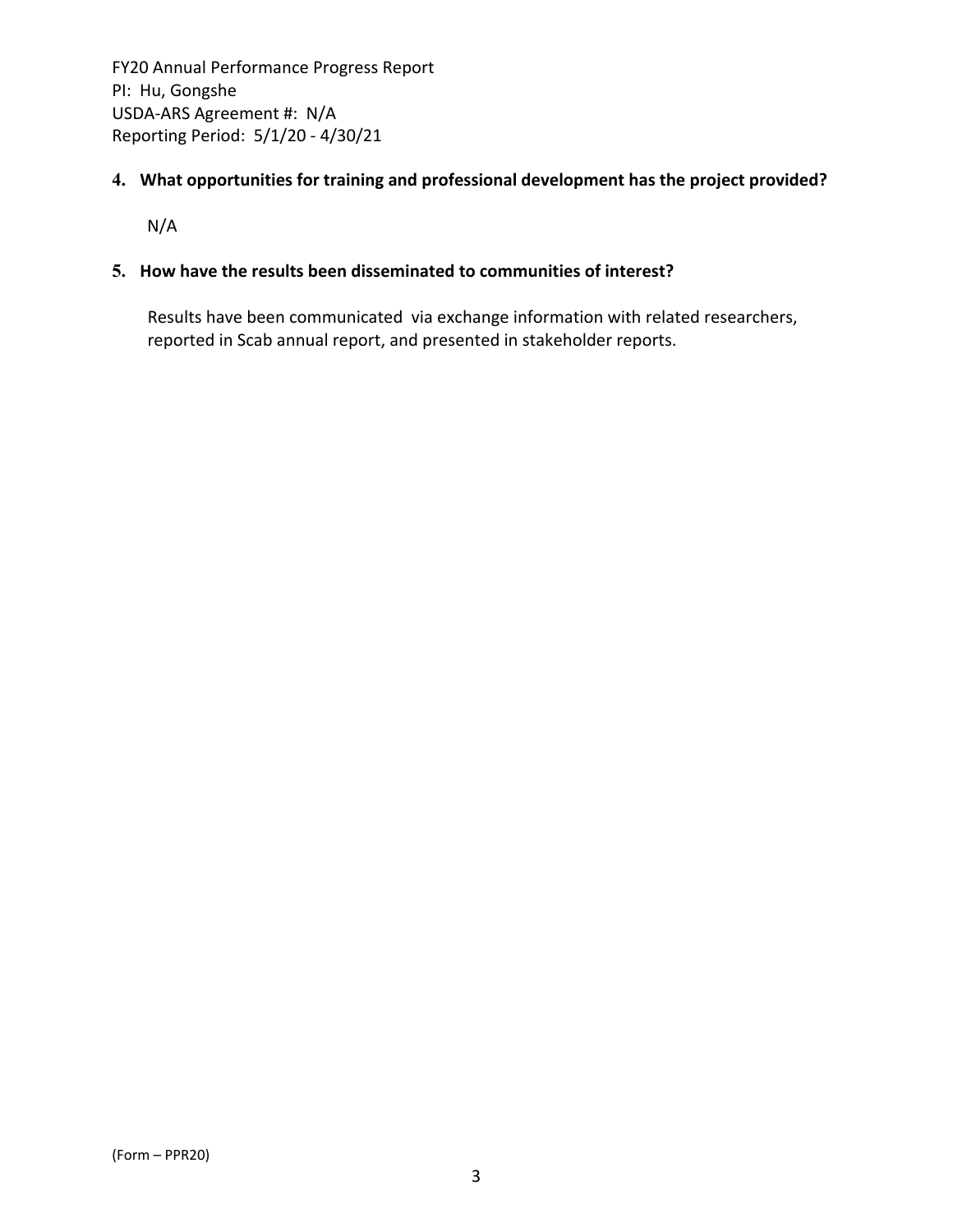## **Training of Next Generation Scientists**

**Instructions:** Please answer the following questions as it pertains to the FY20 award period (5/1/20 ‐ 4/30/21). The term "support" below includes any level of benefit to the student, ranging from full stipend plus tuition to the situation where the student's stipend was paid from other funds, but who learned how to rate scab in a misted nursery paid for by the USWBSI, and anything in between.

**1. Did any graduate students in your research program supported by funding from your USWBSI grant earn their MS degree during the FY20 award period?** ☐Yes ☒No

**If yes, how many?** Click to enter number here.

**2. Did any graduate students in your research program supported by funding from your USWBSI grant earn their Ph.D. degree during the FY20 award period?**

☐Yes ☒No **If yes, how many?** Click to enter number here.

**3. Have any post docs who worked for you during the FY20 award period and were supported by funding from your USWBSI grant taken faculty positions with universities?** ☐Yes ☒No

**If yes, how many?** Click to enter number here.

**4. Have any post docs who worked for you during the FY20 award period and were supported by funding from your USWBSI grant gone on to take positions with private ag‐ related companies or federal agencies?**

☐Yes ☒No

**If yes, how many?** Click to enter number here.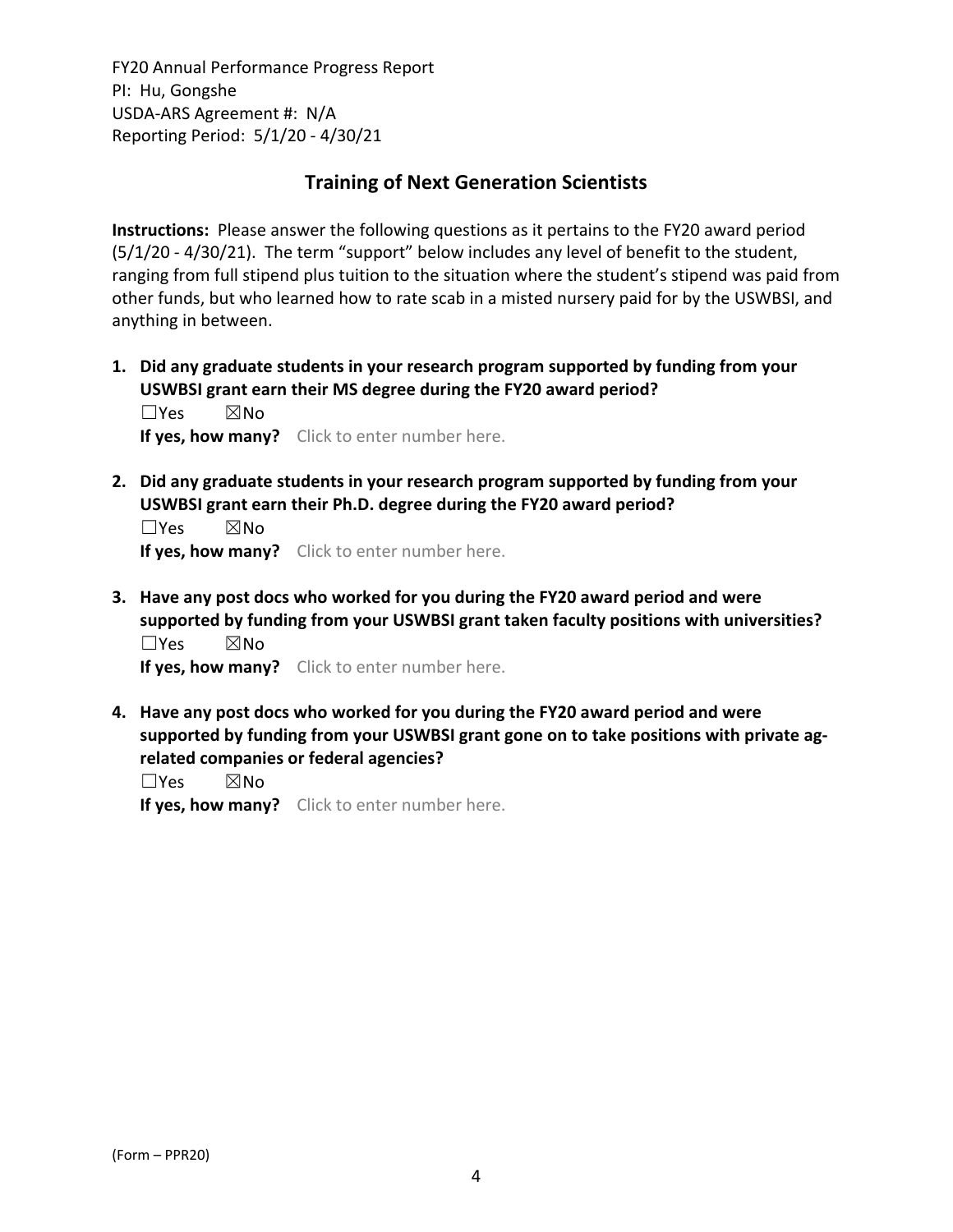# **Release of Germplasm/Cultivars**

**Instructions:** In the table below, list all germplasm and/or cultivars released with full or partial support through the USWBSI during the FY20 award period (5/1/20 - 4/30/21). All columns must be completed for each listed germplasm/cultivar. Use the key below the table for Grain Class abbreviations. 

| <b>Name of Germplasm/Cultivar</b> | <b>Grain Class</b>       | <b>FHB Resistance</b>                                  | <b>FHB</b><br>Rating<br>$(0-9)$  | Year<br><b>Released</b> |
|-----------------------------------|--------------------------|--------------------------------------------------------|----------------------------------|-------------------------|
| ARS10-82                          | BAR-<br><b>Barley</b>    | MR - Moderately<br>Resistant                           | Enter as<br>text 0-9<br>rating   | 2020                    |
| ARS98-31                          | $BAR -$<br><b>Barley</b> | MR - Moderately<br>Resistant                           | Enter as<br>text 0-9<br>rating   | 2020                    |
| ARS84-27                          | BAR-<br>Barley           | MR - Moderately<br>Resistant                           | Enter as<br>text 0-9<br>rating   | 2020                    |
| Click here to enter text.         | Select Grain<br>Class    | Select what represents<br>your most resistant<br>check | Enter as<br>$text 0-9$<br>rating | Select Year             |
| Click here to enter text.         | Select Grain<br>Class    | Select what represents<br>your most resistant<br>check | Enter as<br>text 0-9<br>rating   | Select Year             |
| Click here to enter text.         | Select Grain<br>Class    | Select what represents<br>your most resistant<br>check | Enter as<br>text 0-9<br>rating   | Select Year             |
| Click here to enter text.         | Select Grain<br>Class    | Select what represents<br>your most resistant<br>check | Enter as<br>text 0-9<br>rating   | Select Year             |
| Click here to enter text.         | Select Grain<br>Class    | Select what represents<br>your most resistant<br>check | Enter as<br>text 0-9<br>rating   | Select Year             |
| Click here to enter text.         | Select Grain<br>Class    | Select what represents<br>your most resistant<br>check | Enter as<br>text 0-9<br>rating   | Select Year             |
| Click here to enter text.         | Select Grain<br>Class    | Select what represents<br>your most resistant<br>check | Enter as<br>text 0-9<br>rating   | Select Year             |
| Click here to enter text.         | Select Grain<br>Class    | Select what represents<br>your most resistant<br>check | Enter as<br>text 0-9<br>rating   | Select Year             |
| Click here to enter text.         | Select Grain<br>Class    | Select what represents<br>your most resistant<br>check | Enter as<br>text 0-9<br>rating   | Select Year             |
| Click here to enter text.         | Select Grain<br>Class    | Select what represents<br>your most resistant<br>check | Enter as<br>text 0-9<br>rating   | Select Year             |
| Click here to enter text.         | Select Grain<br>Class    | Select what represents<br>your most resistant<br>check | Enter as<br>text 0-9<br>rating   | Select Year             |

NOTE: Leave blank if you have nothing to report or if your grant did NOT include any VDHR-related projects.

**NOTE:** List the associated release notice or publication under the appropriate sub-section in the 'Publications' section of the FPR.